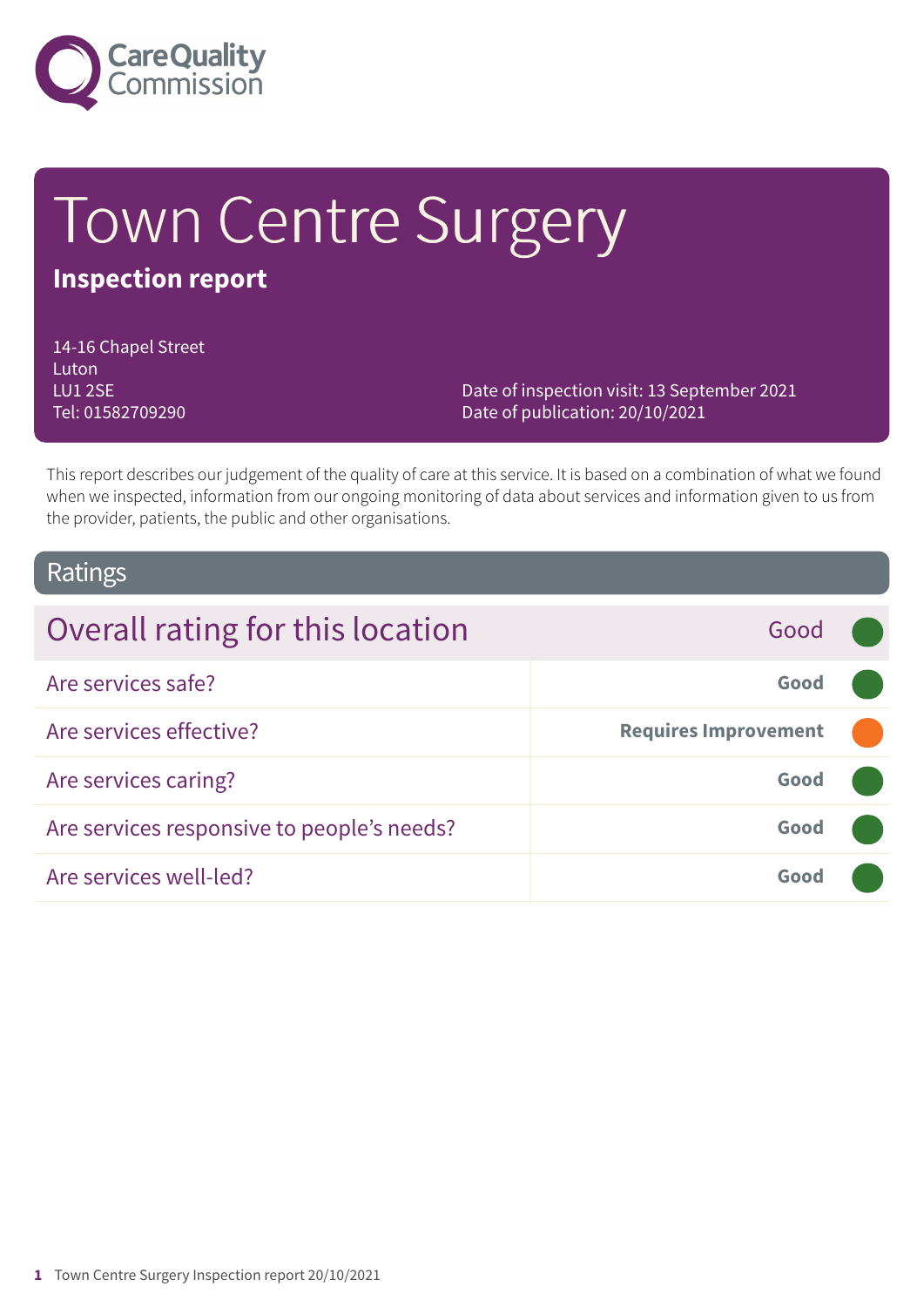# Overall summary

We carried out an announced inspection at Town Centre Surgery on 13 September 2021. Overall, the practice is rated as good

Safe - Good

Effective – Requires improvement

Caring - Good

Responsive - Good

Well-led - Good

Following our previous inspection on 9 January 2020, the practice was rated requires improvement overall and for the safe and effective key questions.

The full reports for previous inspections can be found by selecting the 'all reports' link for Town Centre Surgery on our website at www.cqc.org.uk

### **Why we carried out this inspection**

This inspection was a focused inspection to follow up on:

- The key questions inspected: are services safe, effective and well-led.
- Any breaches of regulations and areas where the provider should make improvements identified in the previous inspection.

### **How we carried out the inspection**

Throughout the pandemic CQC has continued to regulate and respond to risk. However, taking into account the circumstances arising as a result of the pandemic, and in order to reduce risk, we have conducted our inspections differently.

This inspection was carried out in a way which enabled us to spend a minimum amount of time on site. This was with consent from the provider and in line with all data protection and information governance requirements.

This included:

- Conducting staff interviews using video conferencing and telephone calls.
- Completing clinical searches on the practice's patient records system and discussing findings with the provider.
- Reviewing patient records to identify issues and clarify actions taken by the provider.
- Requesting evidence from the provider.
- A short site visit.

### **Our findings**

We based our judgement of the quality of care at this service on a combination of:

**2** Town Centre Surgery Inspection report 20/10/2021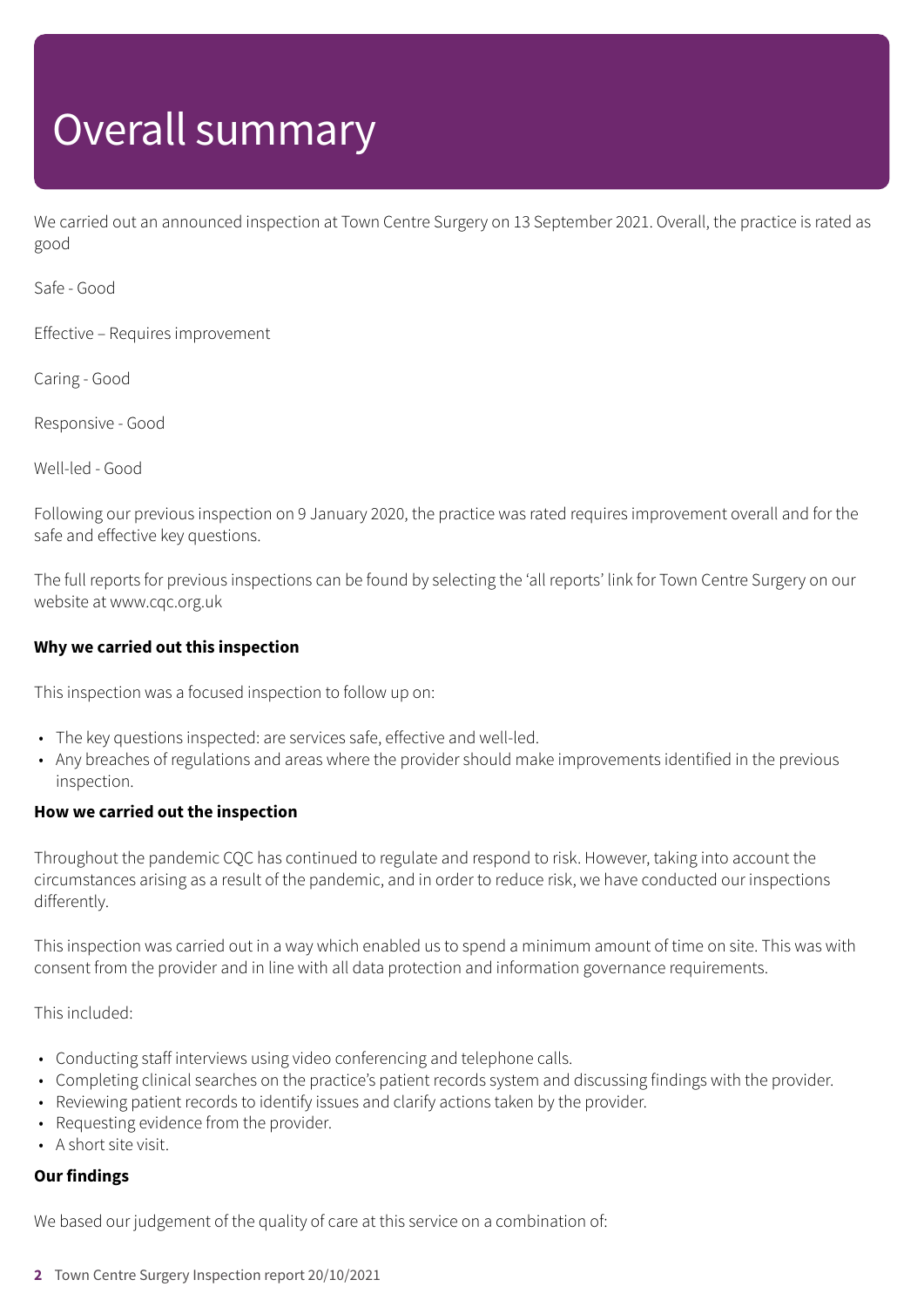# Overall summary

- what we found when we inspected
- information from our ongoing monitoring of data about services and
- information from the provider, patients, the public and other organisations.

**We have rated this practice as good overall and for the population groups older people, people whose circumstances make them vulnerable and people experiencing poor mental health (including people with dementia). The population groups people with long-term conditions, families, children and young people and working age people (including those recently retired and students) have all been rated as requires improvement.**

We rated the practice as **good** for providing safe services because:

Improvements had been made to the systems, practices and processes in place to keep people safe. For example,

- Actions had been taken to ensure staff vaccinations were maintained in line with current Public Health England guidance.
- Blank prescriptions were tracked throughout the practice.
- Risk assessments in relation to health and safety and security had been completed.

We rated the practice as **requires improvement** for providing effective services because:

- Measures had been taken to improve the monitoring of patients with long-term conditions. However, it was too soon to assess the impact this had for patients.
- Although improvements had been made to the uptake of childhood immunisations the practice remained below the minimum uptake target of 90% and the World Health Organisation (WHO) target of 95%.
- The uptake for cervical screening remained below the Public Health England target of 80%.

We rated the practice as **good** for providing well-led services because:

- Governance structures were in place to support the management of the practice.
- Actions were taken to support the maintenance of the service during the COVID-19 pandemic.
- Staff reported they felt supported by the GPs and practice management.
- Improvements had been made to support carers registered with the practice.

Whilst we found no breaches of regulations, the provider **should**:

- Continue to take action to increase the uptake of cervical screening and childhood immunisations.
- Complete reviews in line with local and national guidance for patients with long-term conditions.

### **Details of our findings and the evidence supporting our ratings are set out in the evidence tables.**

#### **Dr Rosie Benneyworth** BM BS BMedSci MRCGP

Chief Inspector of Primary Medical Services and Integrated Care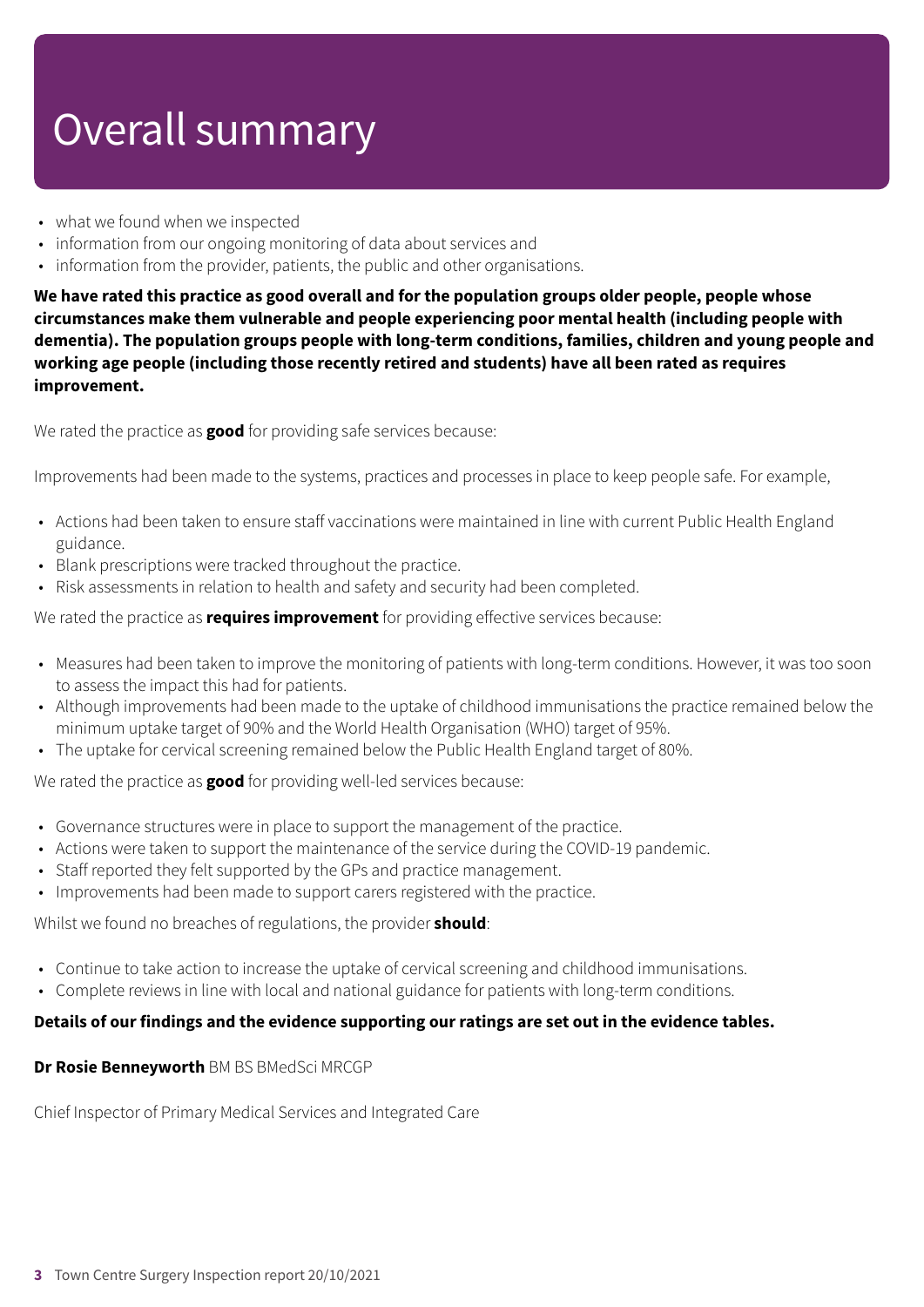# Population group ratings

| Older people                                                               | Good                        |  |
|----------------------------------------------------------------------------|-----------------------------|--|
| <b>People with long-term conditions</b>                                    | <b>Requires Improvement</b> |  |
| <b>Families, children and young people</b>                                 | <b>Requires Improvement</b> |  |
| Working age people (including those recently retired and<br>students)      | <b>Requires Improvement</b> |  |
| People whose circumstances may make them vulnerable                        | Good                        |  |
| People experiencing poor mental health (including people<br>with dementia) | Good                        |  |

# Our inspection team

Our inspection team was led by a CQC lead inspector who spoke with staff using video conferencing facilities, telephone calls and undertook a site visit. The team included a GP specialist advisor who spoke with staff using video conferencing facilities and completed clinical searches and records reviews without visiting the location.

# Background to Town Centre Surgery

Town Centre Surgery provides a range of primary medical services and urgent care treatment to the residents of Luton at:

14-16 Chapel Street,

Luton,

Bedfordshire,

LU1 2SE

The provider is registered with CQC to deliver the Regulated Activities; diagnostic and screening procedures, maternity and midwifery services and treatment of disease, disorder or injury and surgical procedures.

The registered provider is Herts Urgent Care Limited, also known as HUC, a company that provides services on behalf of the NHS.

The practice is situated within the Bedfordshire, Luton and Milton Keynes (BLMK) Clinical Commissioning Group (CCG) and delivers Alternative Provider Medical Services (APMS) to a patient population of about 11,940. This is part of a locally agreed contract with NHS England and GP Practices.

The practice is a member of a primary care network (PCN) that enables them to work with other practices in the area to deliver care.

Information published by Public Health England shows that deprivation within the practice population group is in the third lowest decile (three of 10). The lower the decile, the more deprived the practice population is relative to others.

According to the latest available data, the ethnic make-up of the practice area is, 54% White, 27% Asian, 12% Black, 4% Mixed, and 3% Other.

The practice has a higher that average number of patients aged under 40 years and a below average number aged over 45 years.